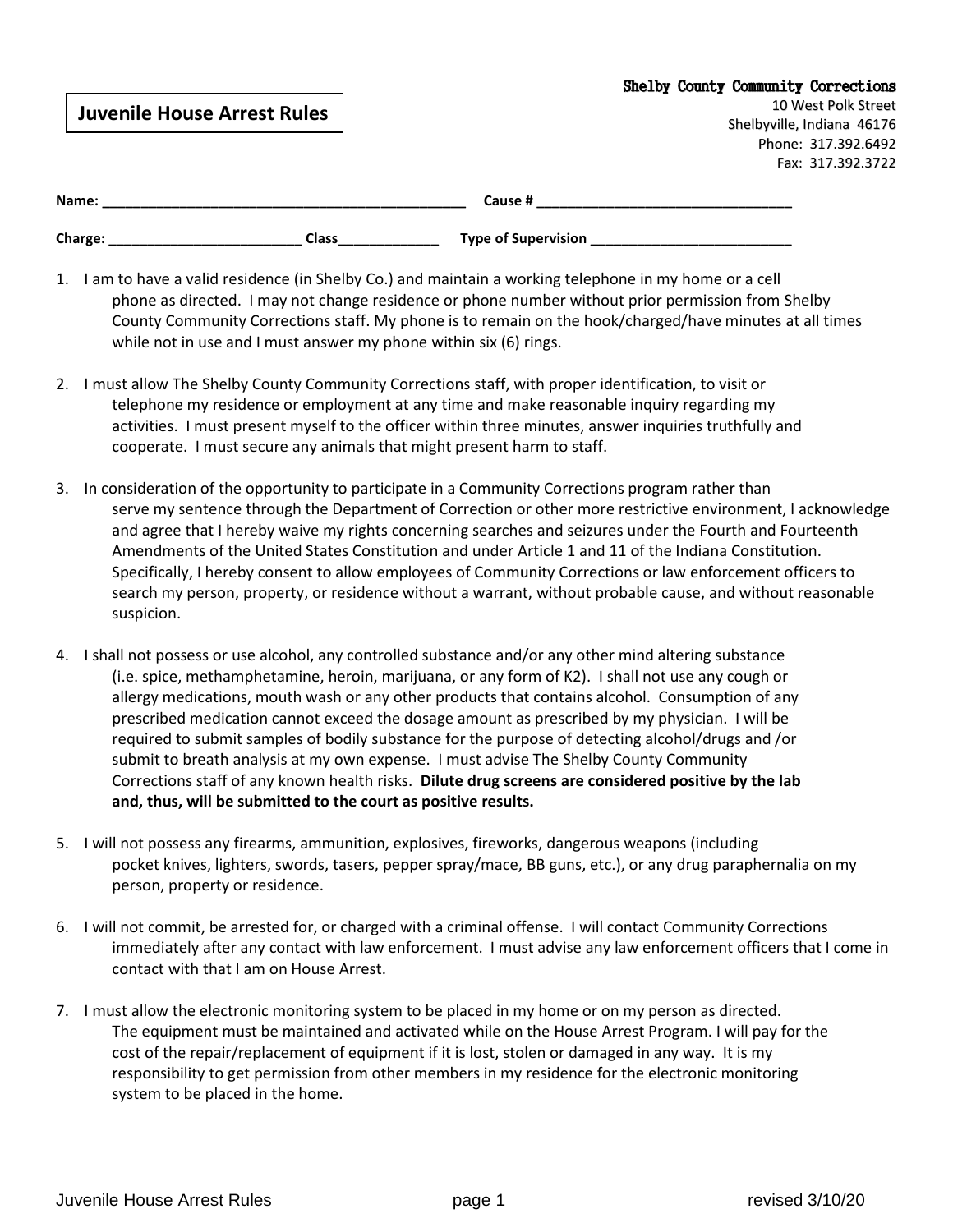- 8. If the residence is not mine, I will inform the owners that I am on House Arrest and the conditions of the program and how these conditions may impact them. This includes: any possible changes in phone service, home contacts by staff at any time, possible home searches, and inquiries into individuals and activities observed in the residence.
- 9. I will not leave Shelby County, Indiana without prior consent by staff. The sentencing court must approve any requests for overnight stays outside Shelby County, Indiana in advance. I must also supply Shelby County Community Corrections with the address and telephone number of where I will be staying.
- 10. I am required to supply weekly written verification/schedules of all activities that require me to be away from my residence. The weekly schedule is to be turned in to the black box outside of Community Corrections every Sunday by 8pm. I

am not permitted to be outside of my home, apart from these scheduled instances. I am not permitted to make any unscheduled stops, or run any errands, either on the way to or from school, work, or appointments. I am permitted to do chores (i.e. take out garbage, mow the lawn, perform yard work) as long as the activity is listed on my schedule and approved by my Community Corrections case manager.

- 11. I may be required to attend weekly meetings at Shelby County Community Corrections. If I follow all of the rules and guidelines they may not be necessary.
- 12. I will maintain good behavior while on the House Arrest Program. I will be truthful and honest with Community Corrections staff and my parent(s)/guardian(s). I will obey my parent(s)/guardian(s) and maintain good behavior while at home as well as in school or anywhere else my schedule permits me to be. I will cooperate with all staff at Shelby County Community Corrections. I will be respectful towards them, and will advise my family and friends to be respectful towards staff in the performance of their duties.
- 13. I will obey all laws of the City, County, State, and Federal government while on the House Arrest Program.
- 14. I will maintain/obtain employment, or education on a full time basis. I will not have any unexcused absences from school or employment. I will not cause any disruptive behavior in class. Tardiness to school or appointments will not be tolerated during my time on home detention. I will also maintain passing grades in school while on home detention. If these rules are not abided by, sanctions may be imposed by my Community Corrections Case Manager.
- 15. I understand that I may be ordered to complete community service hours as a part of my participation in the Juvenile Home Detention program. These hours may vary, can be used as incentive hours, community project hours, or as sanctions, and will be determined by the juvenile case manager at Shelby County Community Corrections. I hereby release Shelby County Community Corrections, its staff and participating worksites from liabilities or action whatsoever and will not file any type of liability lawsuit against Shelby County Community Corrections or any worksite I am assigned to by Shelby County Community Corrections. I understand that I am not an employee of the State of Indiana, Shelby County, or City of Shelbyville and cannot qualify for Workman's Compensation.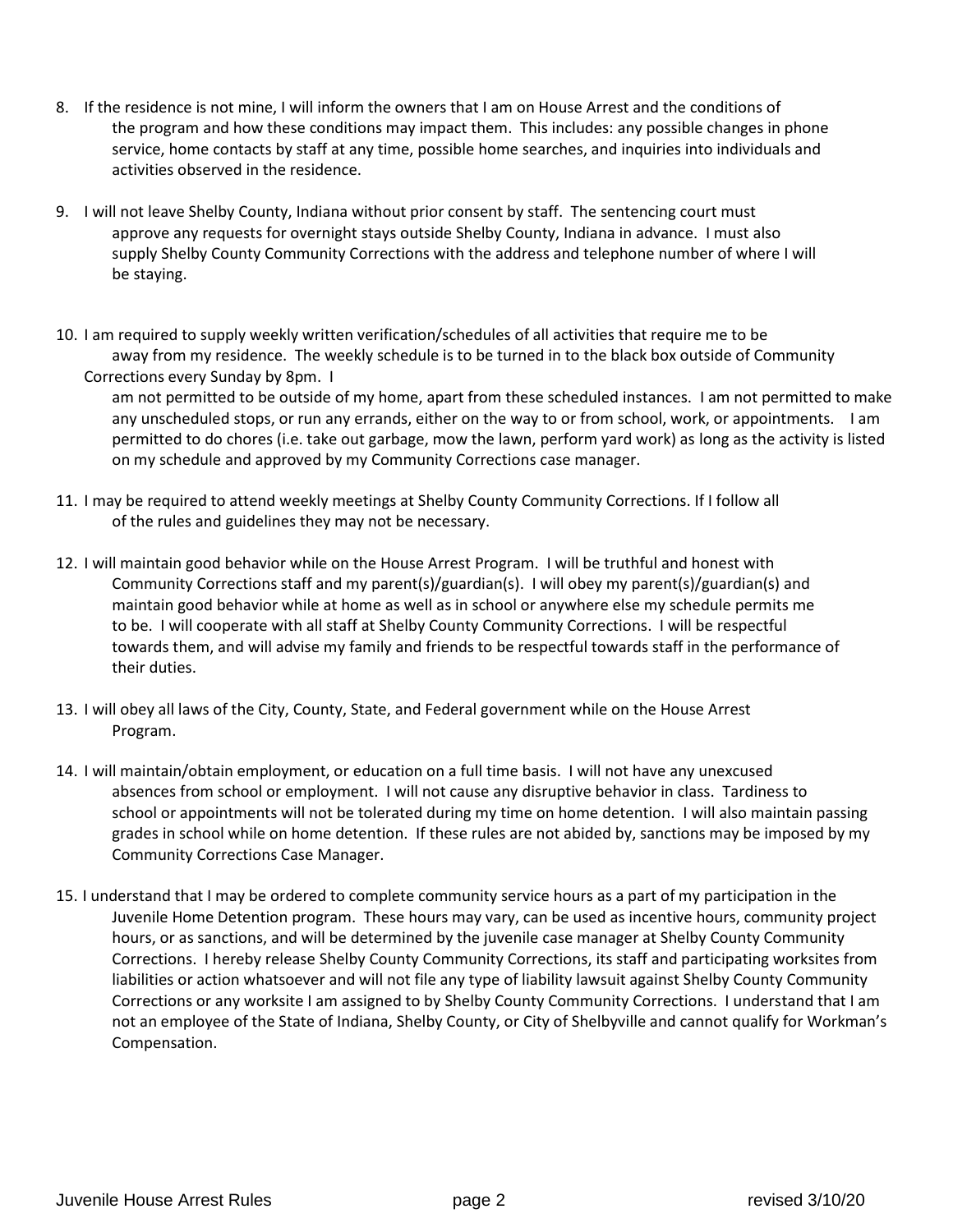- 16. I am aware that violation of any term or condition of this program could result in suspension, disciplinary action, to include, but not limited to: written violation, increased supervision, restricted activities, and/or prosecution for the crime of escape under IC 35-44.1-3-4. A petition to modify probation can be filed by my probation officer and/or if probable cause is found a warrant may be issued for my arrest. The court may order immediate execution of my sentence including any portion of my suspended sentence. Furthermore a person who knowingly or intentionally violates a house arrest order or intentionally removes an electronic monitoring device commits Escape, a Level 6 Felony.
- 17. I will not have more than two (2) non-relatives at my residence at one time.
- 18. I will not associate (or hang around) with anyone currently on house arrest, JAG, or probation while on home detention, outside of already sanctioned scheduled activities such as school, work, classes, programs, and/or community service.
- 19. I will abide by all conditions of Probation and any order of the Court. I will report for all appointments as directed by Community Corrections program staff.
- 20. I will pay an initial administration and baseline drug screen fee and all associated program fees, including the \$7 per day monitoring cost, as directed. Drug Screen Fee(s) will be due at the time of collection. Non-payment of drug screens at the time of collection, will result in 10 hours of community service given in detail at the case managers discretion. These fees can range in price from \$20 to \$67 depending upon the panels ran. Transportation, living, and medical expenses are my responsibility. All fees are non-refundable. I will turn in verification of payment weekly with my schedule.
	- **Drug screen collection times are as follows: Monday - Friday – 2:00PM – 3:30PM Saturday, Sunday – 2:00PM – 3:30PM**
	- **Parent(s) and/or guardian(s) are responsible for seeing that these payments are made, wherein the ability to pay is present. This is part of the program and participants must be held in compliance. If fees are not paid, sanctions may be issued, up to and including courtroom appearances before the juvenile judge.**
- 21. If I am sentenced under a juvenile cause I will pay \$7.00 per day.
- 22. My anticipated dates on House Arrest are from \_\_\_\_\_\_\_\_\_\_\_\_\_\_\_\_\_\_\_\_\_\_\_\_\_\_\_\_\_\_\_ .